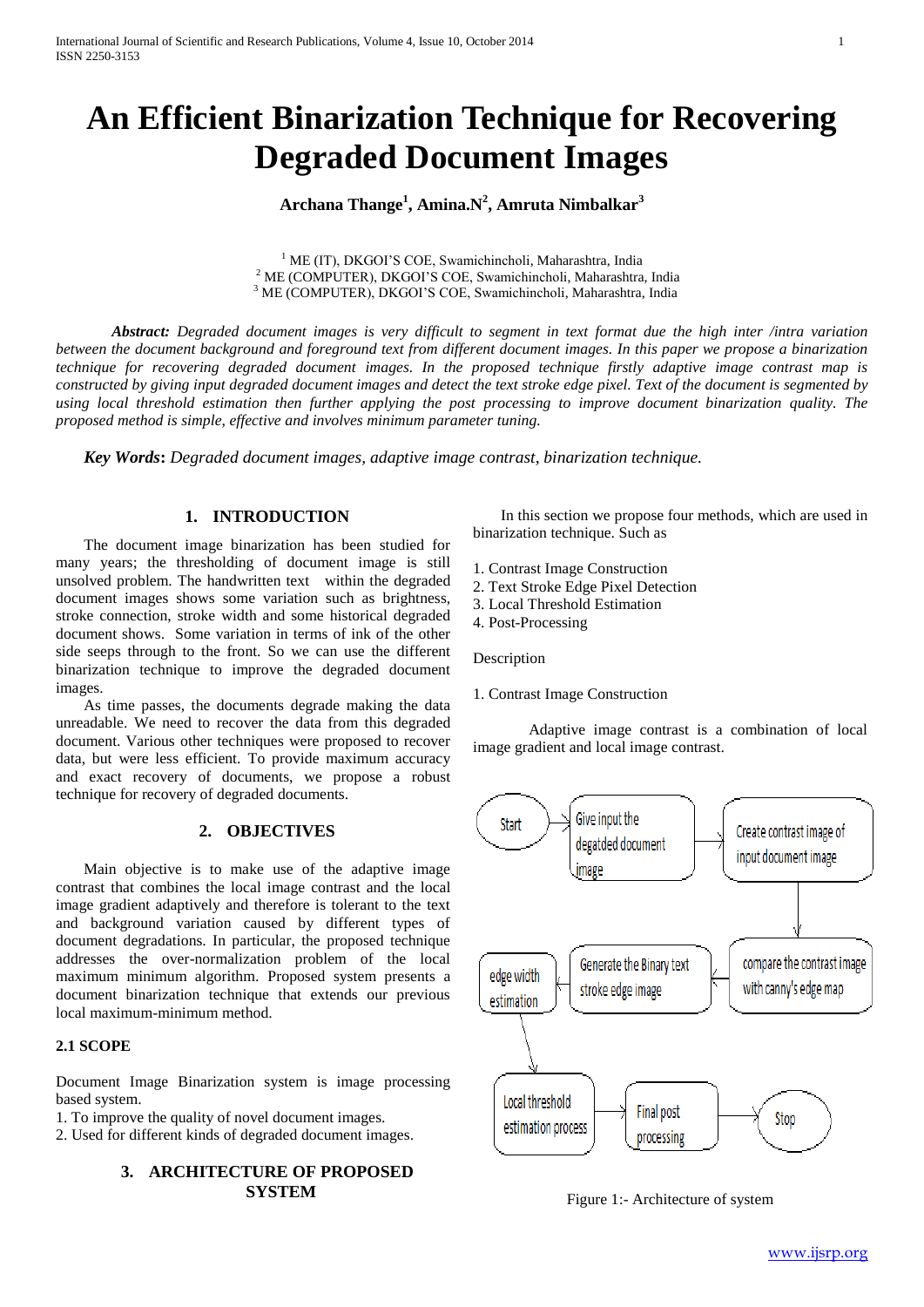The local image contrast and the local image gradient are very useful features for segmenting the text from the document background because the document text usually has certain image contrast to the neighboring document background. They are very effective and have been used in many document image binarization techniques [3] [4].

Ideally, the image contrast will be assigned with a high weight (i.e. large  $\alpha$ ) when the document image has significant intensity variation. So that the proposed binarization technique depends more on the local image contrast that can capture the intensity variation well and hence produce good results.  $C\alpha(i,j) = \alpha C(I,i) + (1-\alpha)(Im\alpha x(I,i) - Im\alpha I,i)$ .

The adaptive combination of the local image contrast and the image gradient in above equation can produce proper contrast maps for document images with different types of degradation.

#### 2. Text Stroke Edge Pixel Detection

The purpose of the contrast image construction is to detect the stroke edge pixels of the document text properly. The pixel at both sides of the text stroke will be selected as the high contrast pixel.

### 3. Local Threshold Estimation

After detecting the text stroke edge pixel, we calculate the most frequent distance between two adjacent edge pixels in horizontal direction and use it as the estimated stroke width.





#### 4. Post-Processing

Binarization result can be improved by using Post-Processing method. By using the algorithm of post processing we remove single pixel artifacts along the text stroke boundaries after the document thresholding.



Figure 3:- Flowchart of Post-Processing

## **CONCLUSION**

The proposed system presents an adaptive image contrast based document image binarization technique that is tolerant to different types of document degradation such as uneven illumination and document smear. This proposed system has its work in all areas that are concerned with managing documents for preserving historical data. The Proposed system emphasizes on recovering the data that tends to be damaged due to damaging of the documents.

#### **REFERENCES**

- [1] Bolan Su, Shijian Lu, and Chew Lim Tan, Senior Member, IEEE*, "Robust Document Image Binarization Technique for Degraded Document Images*",IEEE TRANSACTIONS ON IMAGE PROCESSING, VOL. 22, NO. 4, APRIL 2013.
- [2] Gatos, K. Ntirogiannis, and I. Pratikakis, "*ICDAR 2009 document image Binarization contest (DIBCO 2009)*," in *Proc. Int. Conf. DocumentAnal. Recognition.*, Jul. 2009, pp. 1375–1382.
- [3] I. Pratikakis, B. Gatos, and K. Ntirogiannis, "*ICDAR 2011 document image binarization contest (DIBCO*